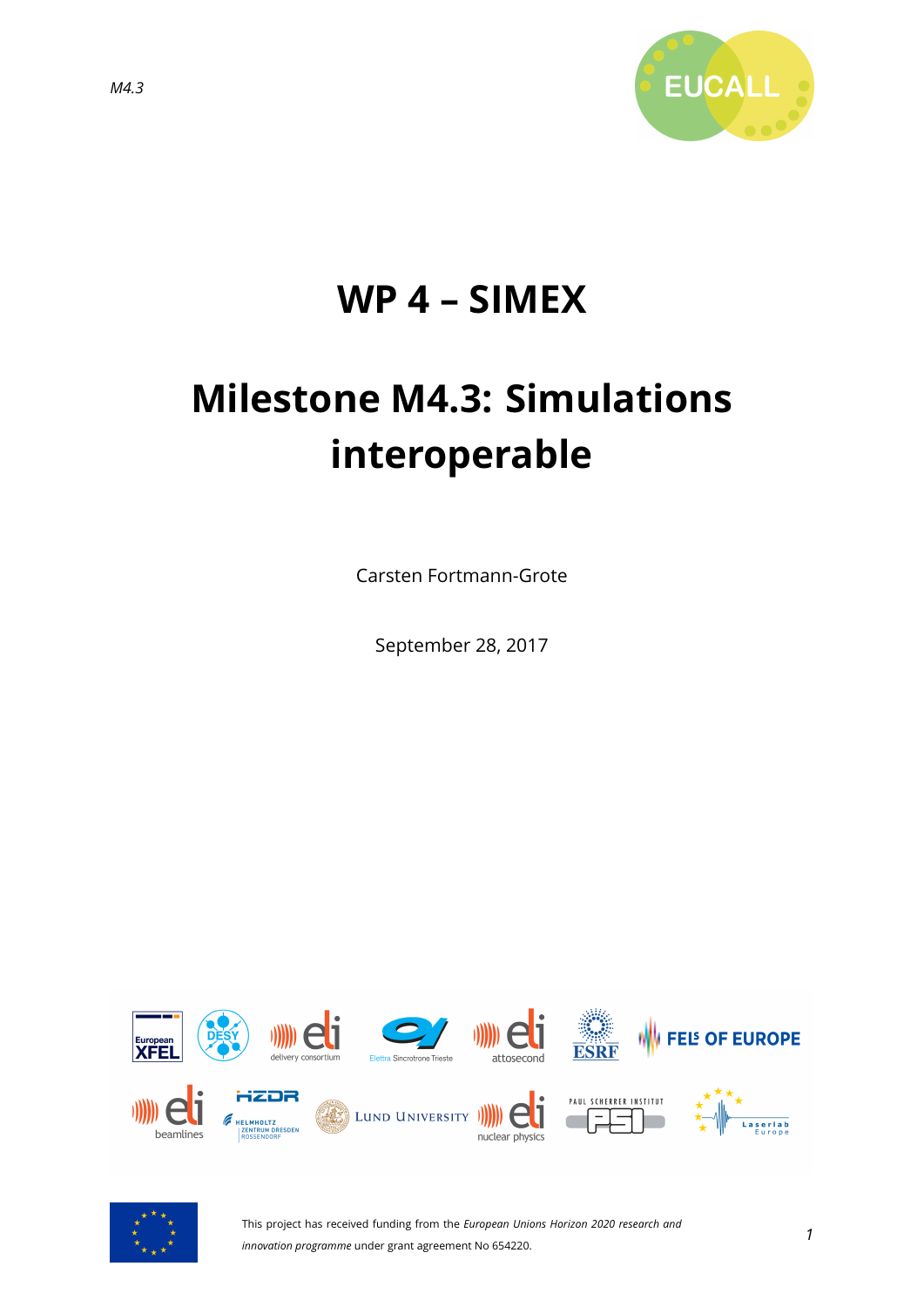

### **1 Summary**

Simulations in SIMEX are now interoperable. The simulation platform *simex platform* [\[1,](#page-1-0) [2,](#page-1-1) [3\]](#page-1-2), publicly available from [https://www.github.com/eucall-software/simex](https://www.github.com/eucall-software/simex_platform)\_platform under the conditions of the open source license GPL-v3 [\[4\]](#page-1-3), enables start–to–end simulations of various types of photon experiments using different sources (X–ray free electron lasers, synchrotrons, optical lasers), different means of photon propagation from the source to the sample (coherent wavefront propagation, x–ray tracing), various types of photon matter interaction (particle–in–cell, radiation– hydrodynamics, molecular dynamics, continuum plasma theory), signal generation (coherent diffraction from plasma and non–plasma samples, inelastic scattering, x–ray absorption spectroscopy) and detector simulations.

Details and use cases, demonstrating how the various simulation modules can be used in an interoperable and interchangeable way are given in the Milestone document M4.2 [\[5\]](#page-1-4) and Deliverable Report D4.3 [\[6\]](#page-2-0). In particular, use of custom as well as generic metadata standards and data formats facilitate the transfer of simulation data between modules, which fulfills the requirement of "interoperability".

Modules are interchangeable, e.g. a coherent diffraction imaging experiment for a molecular sample can be altered into a diffraction experiment for a crystalline sample by switching just one simulation module, the signal generator. These and other applications are also demonstrated in online tutorials, located on the wiki pages of *simex platform* at [https://www.github.com/eucall](https://www.github.com/eucall-software/simex_platform/wiki)[software/simex](https://www.github.com/eucall-software/simex_platform/wiki) platform/wiki.

The release of version 0.3.3 of *simex platform* [\[7\]](#page-2-1) marks the project milestone M4.3.

#### **References**

- <span id="page-1-0"></span>1. Fortmann–Grote, C., Andreev, A. A., Briggs, R., Bussmann, M., Buzmakov, A., Garten, M., Grund, A., Huebl, A., Hauff, S., Joy, A., Jurek, Z., Loh, N. D., Rüter, T., Samoylova, L., Santra, R., Schneidmiller, E. A., Sharma, A., Wing, M., Yakubov, S., Yoon, C. H., Yurkov, M. V., Ziaja, B., and Mancuso, A. P., *[SIMEX: Simulation of Experiments at Advanced Light Sources](http://dx.doi.org/10.17199/NOBUGS2016.proc)*, in *New Opportunities for Better User Group Software – NOBUGS*, (2016), 29, doi:[10.17199/NOBUGS2016.proc](http://dx.doi.org/10.17199/NOBUGS2016.proc).
- <span id="page-1-1"></span>2. Fortmann-Grote, C., Andreev, A. A., Appel, K., Branco, J., Briggs, R., Bussmann, M., Buzmakov, A., Garten, M., Grund, A., Huebl, A., Jurek, Z., Loh, N. D., Nakatsutsumi, M., Samoylova, L., Santra, R., Schneidmiller, E. A., Sharma, A., Steiniger, K., Yakubov, S., Yoon, C. H., Yurkov, M. V., Zastrau, U., Ziaja-Motyka, B., and Mancuso, A. P., *[Simulations of ultrafast x–ray laser experiments](http://dx.doi.org/10.1117/12.2270552)*, in *Advances in X-ray Free-Electron Lasers Instrumentation IV*, SPIE Optics + Optoelectronics, **10237**, (International Society for Optics and Photonics, 2017), 102370S, doi:[10.1117/12.2270552](http://dx.doi.org/10.1117/12.2270552).
- <span id="page-1-2"></span>3. *The github repository for simex\_platform*, <https : //github.com/eucall-software/simex\_ [platform](https://github.com/eucall-software/simex_platform)>.
- <span id="page-1-3"></span>4. *GNU General Public License*, version 3, Free Software Foundation, <http://www.gnu.org/ [licenses/gpl.html](http://www.gnu.org/licenses/gpl.html)> (2007).
- <span id="page-1-4"></span>5. Fortmann-Grote, C., *[Milestone M4.2, First example simulation](http://dx.doi.org/10.5281/zenodo.896359)*, Project Milestone report, (European Cluster of Advanced Laser Lightsources (EUCALL), 2017), doi:[10 . 5281 / zenodo . 896359](http://dx.doi.org/10.5281/zenodo.896359), <<https://dx.doi.org/10.5281/zenodo.896359>>.